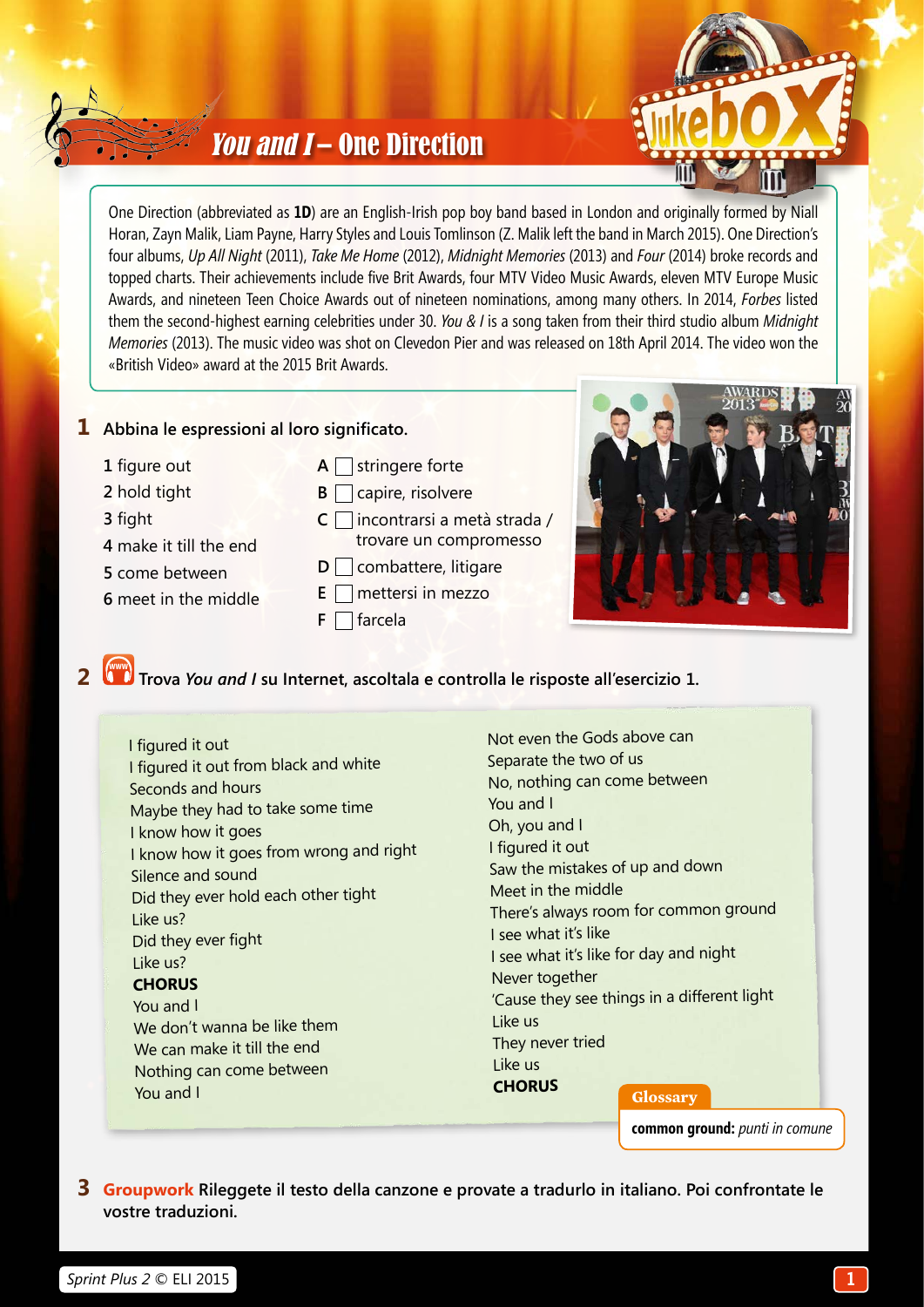# I'm a Believer – The Monkees



The Monkees were a very successful four-piece band in the late 1960s. In 1967 they even sold more records in the USA than The Beatles and Elvis Presley together! Their record *More* was number one for 18 weeks, becoming the year's top-selling album and the single *I'm a Believer* sold millions of copies and became the top-seller of 1967. In the same year the band won two Emmy Awards.

### **1 Abbina le parole alla traduzione.**

- **1** to haunt **a**  $\Box$  dubbio
- **2** fairy tale **b**  $\Box$  **dolore**
- **3** out to get me **c** delusione
- **4** disappointment **D** tormentare
- 
- 
- **5** doubt **E e** per farmi del male
- **6** pain **f f f** favola

**2 Scrivi i verbi al** *Past simple***. Usa la lista a pag. 112, se necessario.**

| 1 be    | 5 need  |
|---------|---------|
| 2 get   | 6 see   |
| 3 give  | 7 seem  |
| 4 haunt | 8 think |

**3 www Trova** *I'm a Believer* **su Internet, ascoltala e completa il testo con i verbi dell'esercizio 2.**

I 1  $\log^2$ \_\_\_\_\_\_\_\_\_\_\_\_ only true in

- fairy tales
- Meant for someone else but not for me
- Love  $^3$  \_\_\_\_\_\_\_\_\_\_\_\_ out to get me
- That's the way it  $4$  $\frac{1}{\sqrt{2}}$
- $\bullet$ Disappointment <sup>5</sup><sub>\_\_\_\_\_\_\_\_\_\_\_\_\_\_ all my dreams</sub>

#### **Chorus**

- Then  $1^6$ \_\_\_\_\_\_\_\_\_\_\_\_ her face, now I'm a believer
- Not a trace of doubt in my mind
- I'm in love, I'm a believer
- I couldn't leave her if I tried.

I 7  $\sim$  love  $^8$ more or less a given thing Seems the more I <sup>9</sup> \_\_\_\_\_\_\_\_\_\_\_ the less  $\vert$  10 What's the use in trying All you get is pain When  $I^{11}$  sunshine.  $I<sup>12</sup>$  rain

**Repeat Chorus**



## **4 www Ascolta ancora e controlla.**

- **5 K T Pairwork Parlate dei vostri gusti musicali, rispondendo alle domande.**
	- What kind of music do you like?
- When was the last time you went to a concert?
- Do you like going to live concerts?
- Talk about a band and a song you like very much and explain why.
- **6 Immagina di essere un giornalista musicale. Stai intervistando i membri della tua band preferita. Scrivi domande e risposte, come nell'esempio, poi trascrivi l'intervista nel tuo quaderno.**

| You | So, when did you start your career? | You      |
|-----|-------------------------------------|----------|
|     | <b>The Band</b> We started in       | The Band |

**You** Which was your first hit?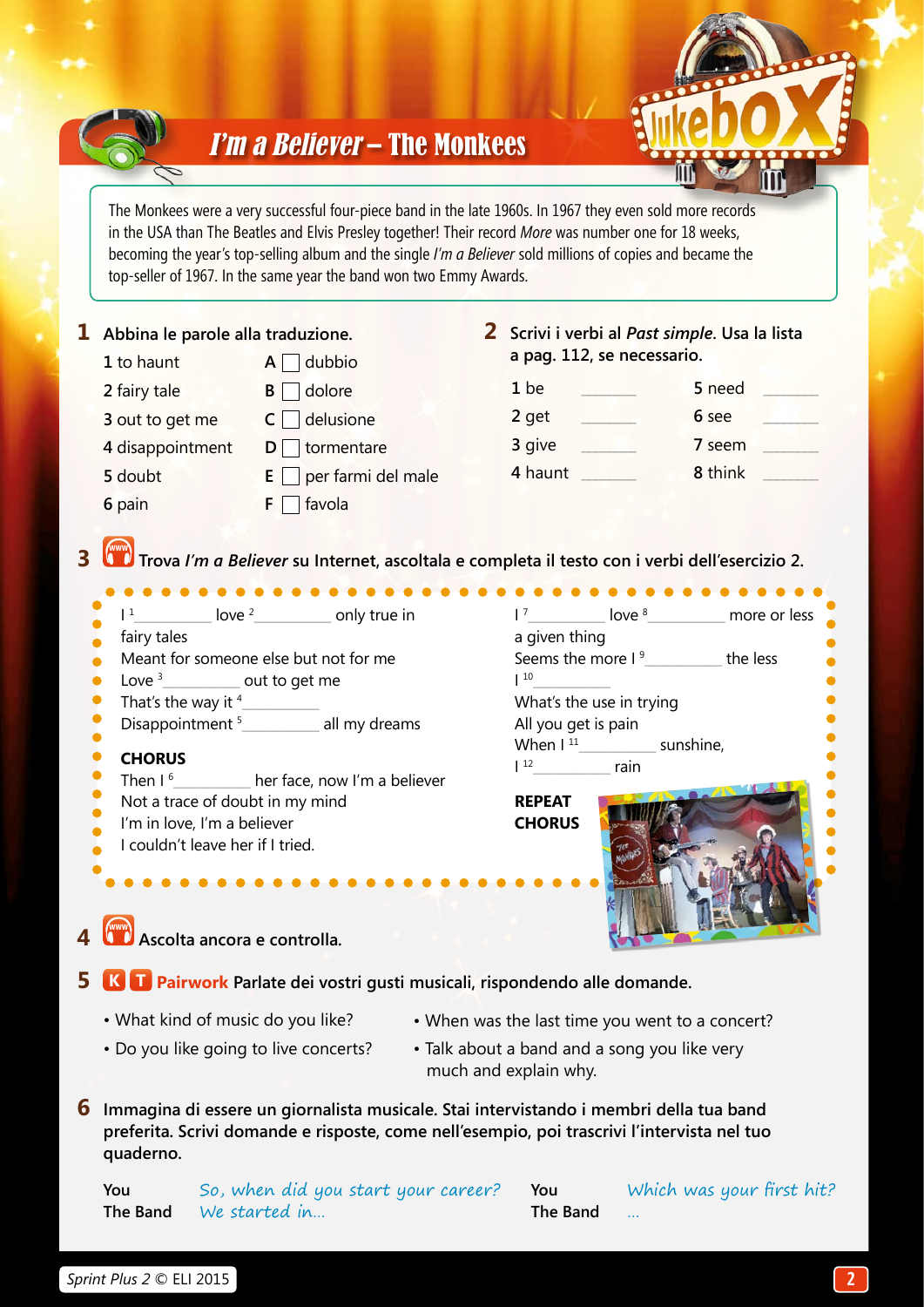# Heal the World – Michael Jackson



 $\frac{1}{2}$ 

*Heal the World* is a song from Michael Jackson's hit album, *Dangerous*, released in 1991. The music video features children living in countries suffering from unrest, especially Burundi.

In a 2001 chat with fans, Jackson said this is the song he was most proud to have created. He also created the *Heal the World Foundation*, a charitable organisation which was designed to improve the lives of children. The song reached number two in the UK Singles Chart in December 1992.

#### **1 www Leggi e completa il testo con le parole del riquadro. Poi trova** *Heal the World* **su Internet, ascoltala e controlla.**



There's a place in your heart And I know that it is love And this place could be much 1 than tomorrow. And if you really try You'll find there's no need to <sup>2</sup>  $\overline{\mathcal{E}}$ In this place you'll feel There's no 3 or sorrow. There are ways to get there If you care enough for the living Make a little space, make a better place. **Chorus** Heal the world Make it a better place

For you and for me and the entire human race There are people dying If you care enough for the living Make a better place for you and for me

If you want to know 4 There's a love that cannot lie Love is strong It only cares for joyful giving. If we try we shall see In this bliss we cannot feel 5  $\sqrt[3]{2}$  or dread We stop existing and start living fear cry hurt fear joyful face

Then it feels that always Love's enough for us growing Make a better world, make a better <sup>6</sup>

#### **Chorus**

And the dream we were conceived in Will reveal a<sup>7</sup>  $\frac{1}{2}$ And the world we once believed in Will shine again in grace Then why do we keep strangling life Wound this earth, crucify its soul Though it's plain to see, this world is heavenly Be God's glow.

We could fly so high Let our spirits never die In my heart I feel You are all my brothers Create a world with no 8  $\sim$   $\sim$   $\sim$   $\sim$   $\sim$   $\sim$ Together we'll cry happy tears See the nations turn Their swords into ploughshares We could really get there If you cared enough for the living Make a little space to make a better place.

#### **Chorus**

- **2 Pairwork Rileggete il testo della canzone e provate a tradurlo in italiano. Poi confrontate le vostre traduzioni.**
- **3 Groupwork Pensate a cosa potreste fare per le persone che hanno bisogno di aiuto nella vostra comunità. Scambiate idee e fate proposte usando** *Let's***,** *Why don't* **e** *What about***.**